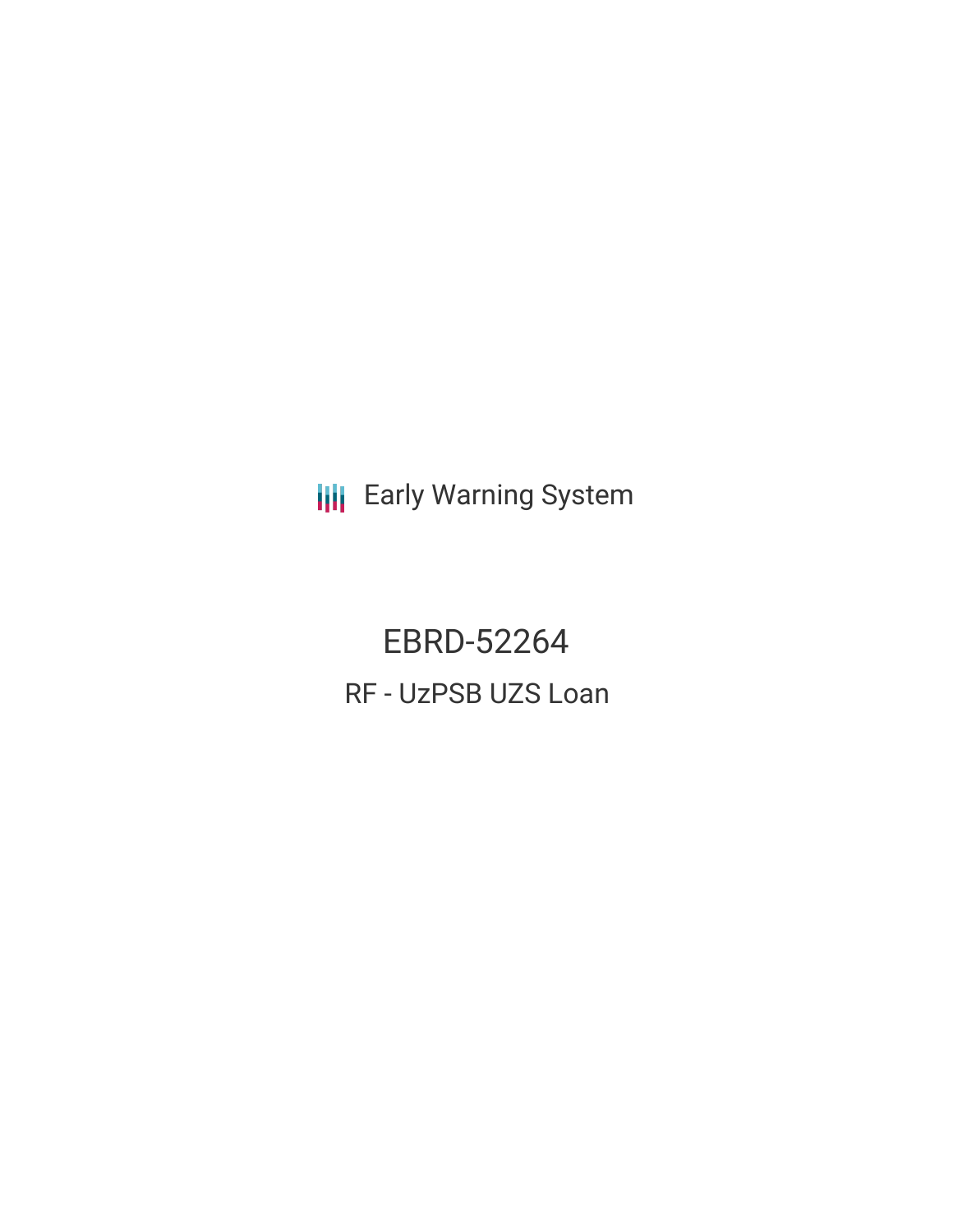

## **Quick Facts**

| <b>Countries</b>               | Uzbekistan                                              |
|--------------------------------|---------------------------------------------------------|
| <b>Financial Institutions</b>  | European Bank for Reconstruction and Development (EBRD) |
| <b>Status</b>                  | Approved                                                |
| <b>Bank Risk Rating</b>        | FI                                                      |
| <b>Voting Date</b>             | 2020-06-16                                              |
| <b>Borrower</b>                | Uzpromstroybank ("UzPSB")                               |
| <b>Sectors</b>                 | Finance                                                 |
| <b>Investment Type(s)</b>      | Loan                                                    |
| <b>Investment Amount (USD)</b> | $$25.00$ million                                        |
| <b>Project Cost (USD)</b>      | \$25,00 million                                         |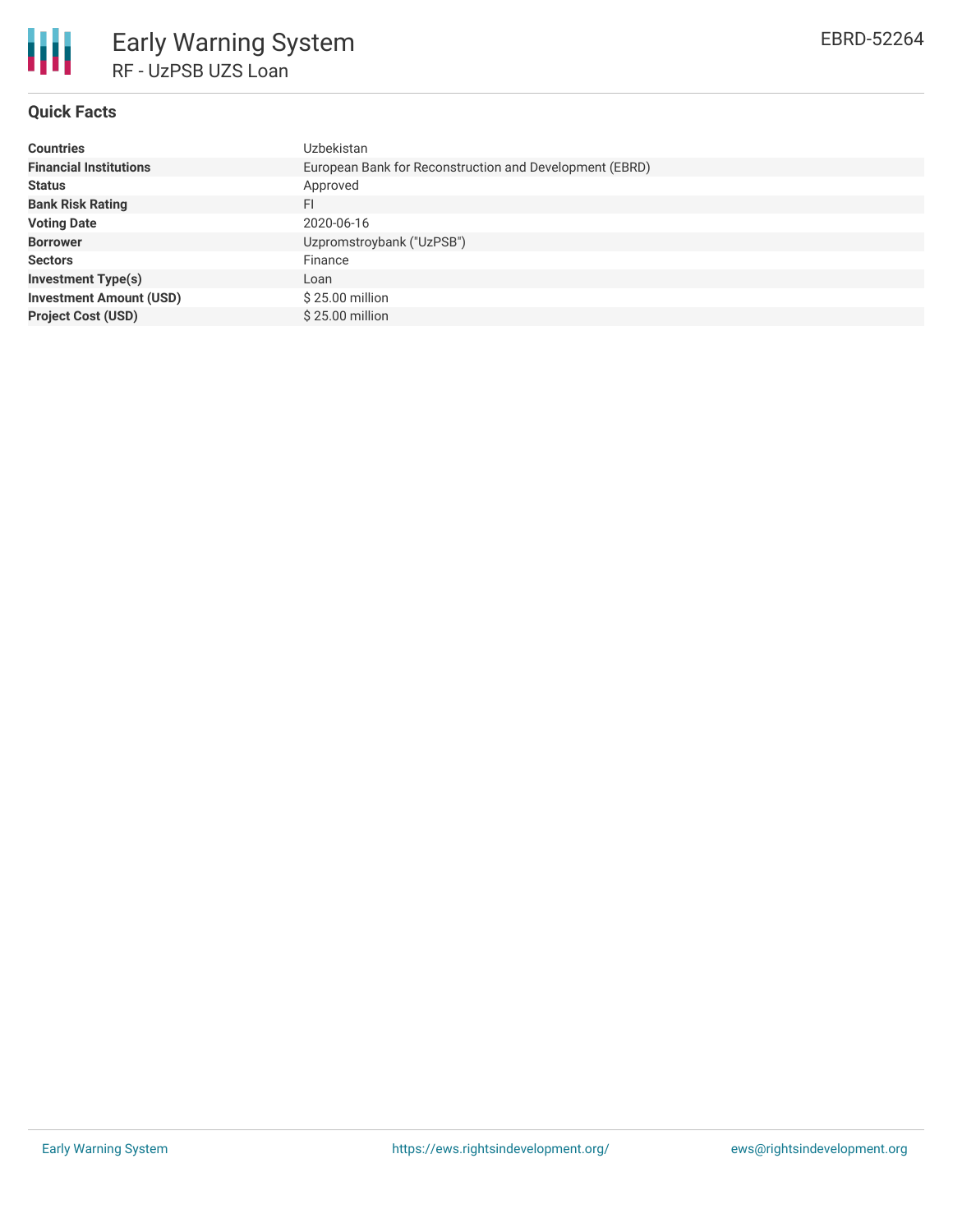

## **Project Description**

EBRD is providing this loan to Uzpromstroybank ("UzPSB") with the purpose of the businesses operating in Uzbekistan. This project was approved in the context of the Bank's response to the COVID-19 pandemic.

The proposed project will allow UzPSB to:

(i) provide much needed funding in the local currency to eligible sub-borrowers thus improving the resilience of the financial sector;

(ii) help UzPSB to maintain and grow its market share in lending to the local private borrowers despite of the COVID-driven market disruption.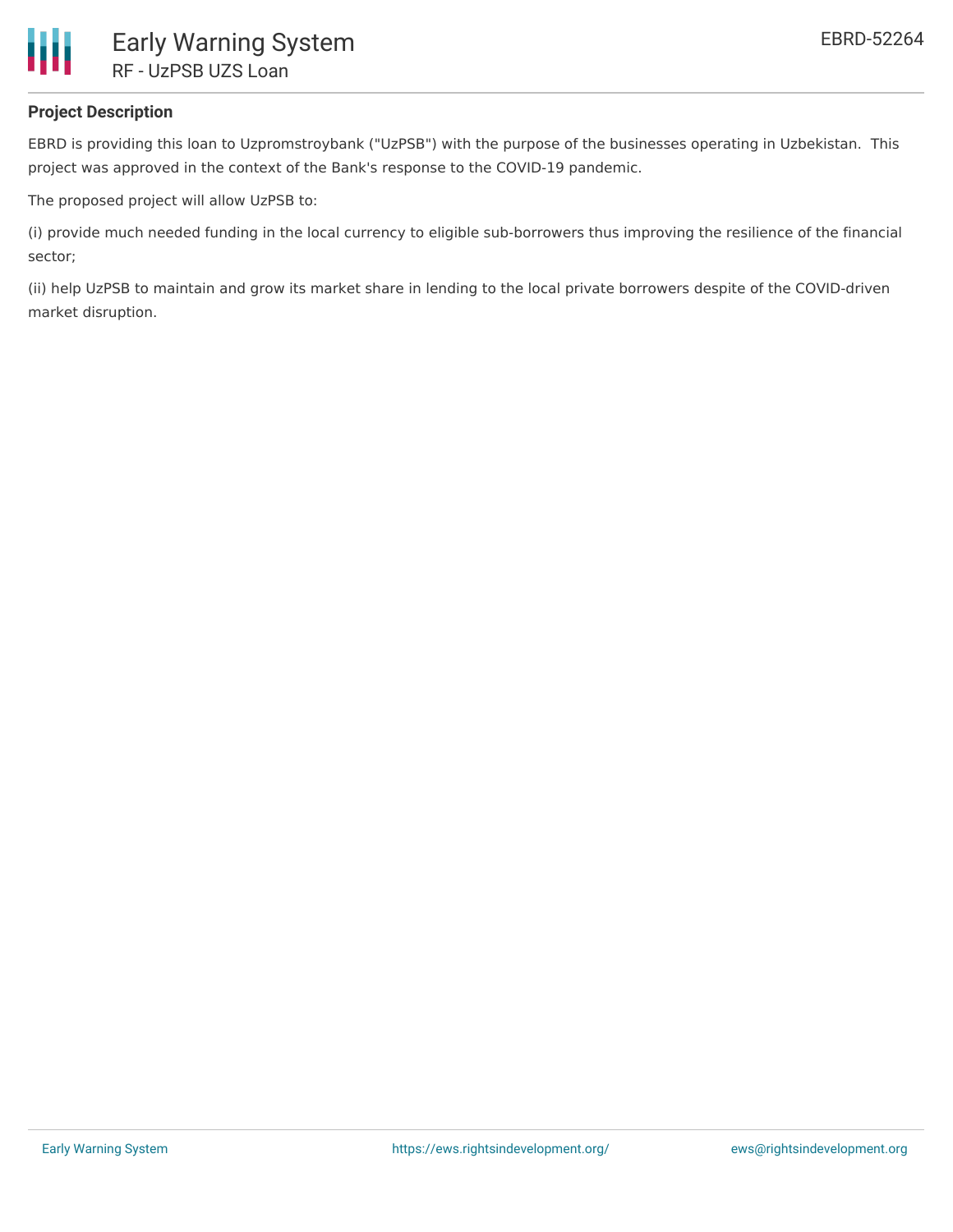## **Investment Description**

European Bank for Reconstruction and Development (EBRD)

## **Financial Intermediary**

Financial Intermediary: A commercial bank or financial institution that receives funds from a development bank. A financial intermediary then lends these funds to their clients (private actors) in the form of loans, bonds, guarantees and equity shares. Financial intermediaries include insurance, pension and equity funds. The direct financial relationship is between the development bank and the financial intermediary.

[Uzpromstroybank](file:///actor/3425/) ("UzPSB") (Financial Intermediary)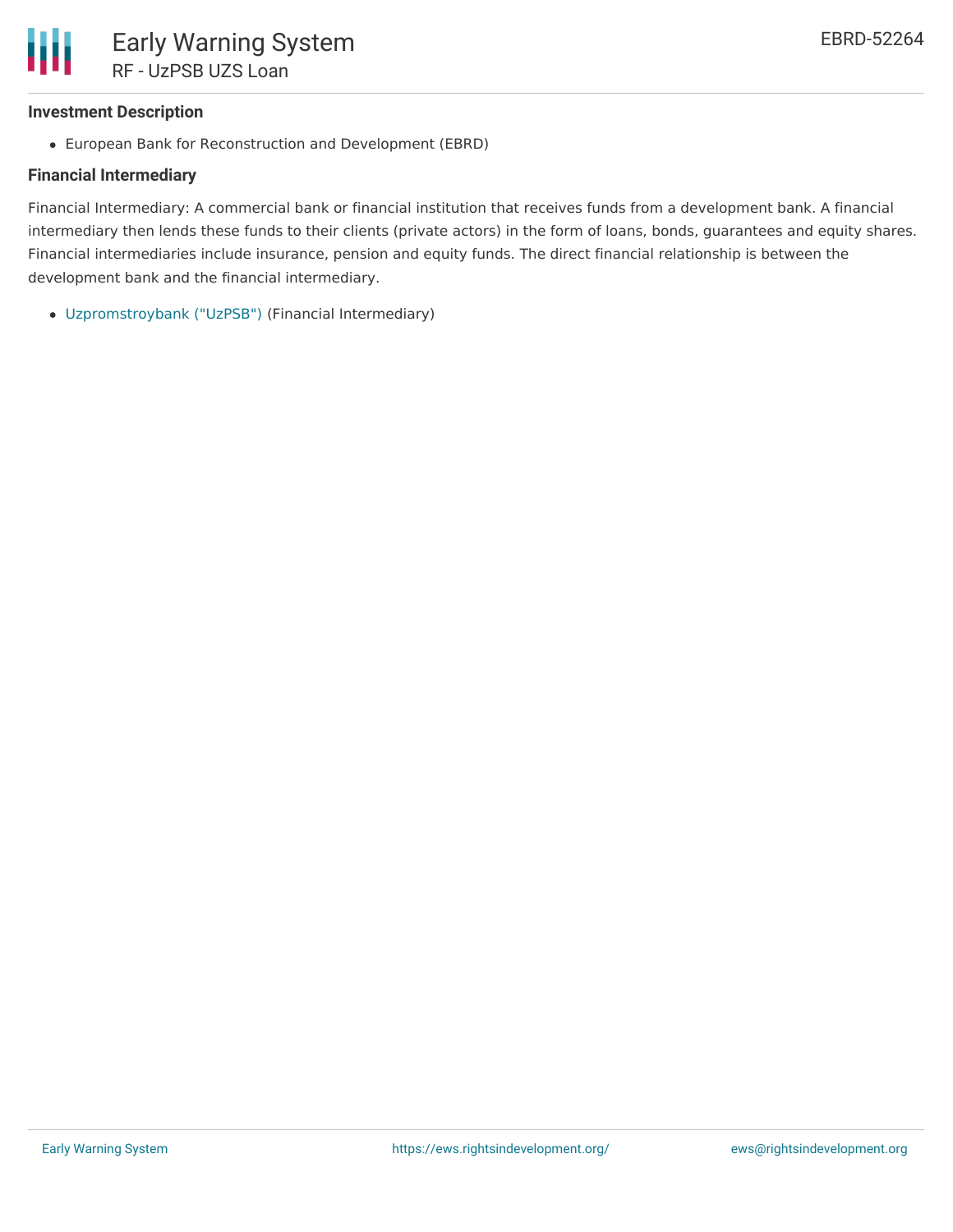# **Private Actors Description**

## **CLIENT INFORMATION**

UZBEK INDUSTRIAL AND CONSTRUCTION BANK JSCB (UZPROMSTROYBANK)

UzPSB is the oldest bank in the country, ranked second by assets out of 30April 2020. The bank is majority-owned by the state via the Uzbekistan Fund for Reconstruction and Development ("UFRD") 82.1 per cent and the Ministry of Finance 12.8 per cent. UzPSB follows a universal banking model and serves more than 1 million clients, including 56,000 corporates, via its 45 branches and 170 outlets across the country. Currently, UzPSB is undergoing a Transformation process, which envisions commercialisation of its business model and ultimate privatisation.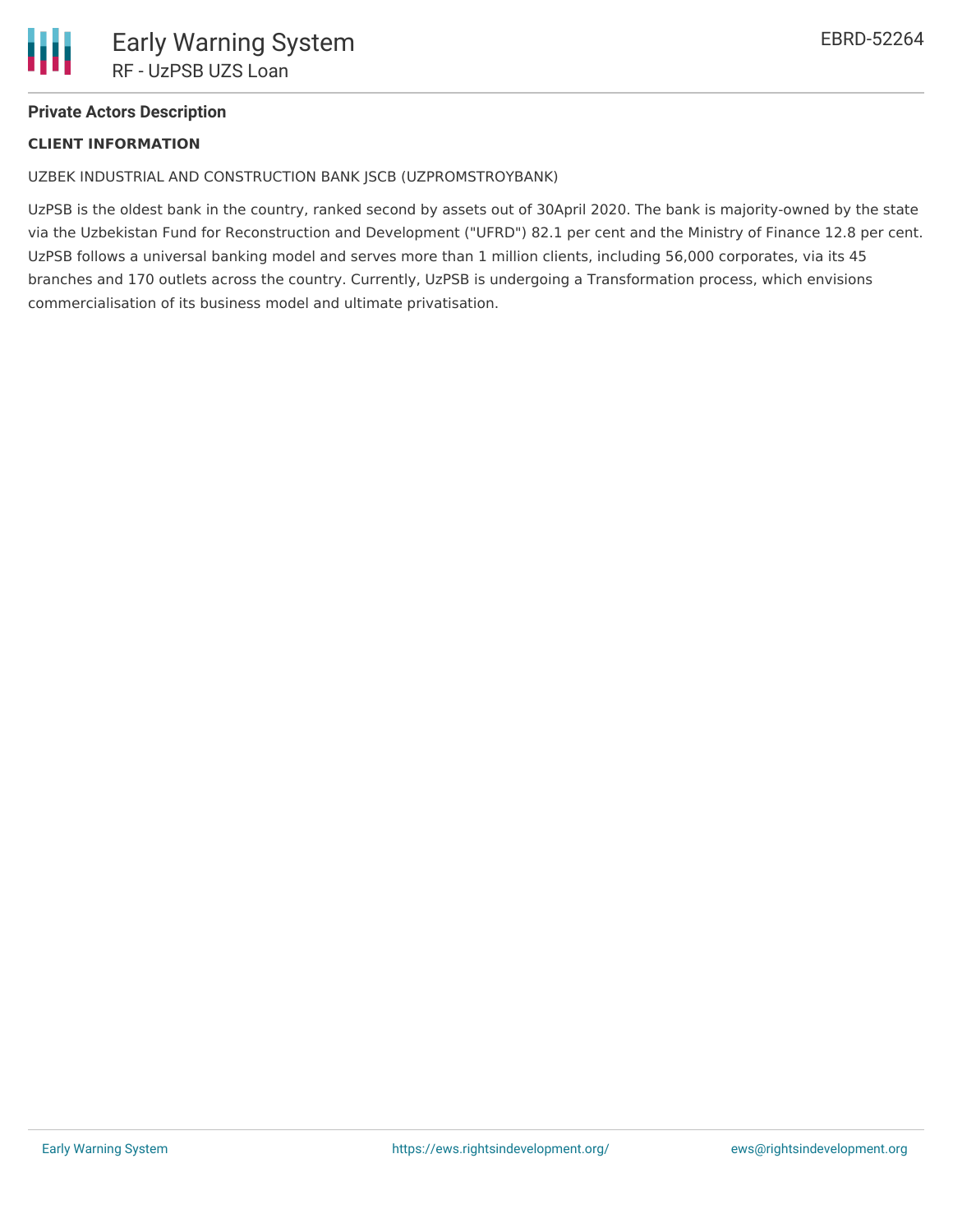## **Contact Information**

#### **COMPANY CONTACT INFORMATION**

General Enquiriesinfo@uzpsb.uz+998 71 200 43 43https://uzpsb.uz3, Shakhrisabz street, Tashkent city, 100000, Uzbekistan

#### **ACCESS TO INFORMATION**

You can request information by emailing: accessinfo@ebrd.com or by using this electronic form: https://www.ebrd.com/eform/information-request

#### **ACCOUNTABILITY MECHANISM OF EBRD**

The Project Complaint Mechanism (PCM) is the independent complaint mechanism and fact-finding body for people who have been or are likely to be adversely affected by an European Bank for Reconstruction and Development (EBRD)-financed project. If you submit a complaint to the PCM, it may assess compliance with EBRD's own policies and procedures to prevent harm to the environment or communities or it may assist you in resolving the problem that led to the complaint through a dialogue with those implementing the project. Additionally, the PCM has the authority to recommend a project be suspended in the event that harm is imminent.

You can contact the PCM at: pcm@ebrd.com or you can submit a complaint online using an online form at: http://www.ebrd.com/eform/pcm/complaint\_form?language=en

You can learn more about the PCM and how to file a complaint at: [http://www.ebrd.com/work-with-us/project-finance/project](http://www.ebrd.com/work-with-us/project-finance/project-complaint-mechanism.html)complaint-mechanism.html

#### **COMPANY CONTACT INFORMATION**

General Enquiriesinfo@uzpsb.uz+998 71 200 43 43https://uzpsb.uz3, Shakhrisabz street, Tashkent city, 100000, Uzbekistan